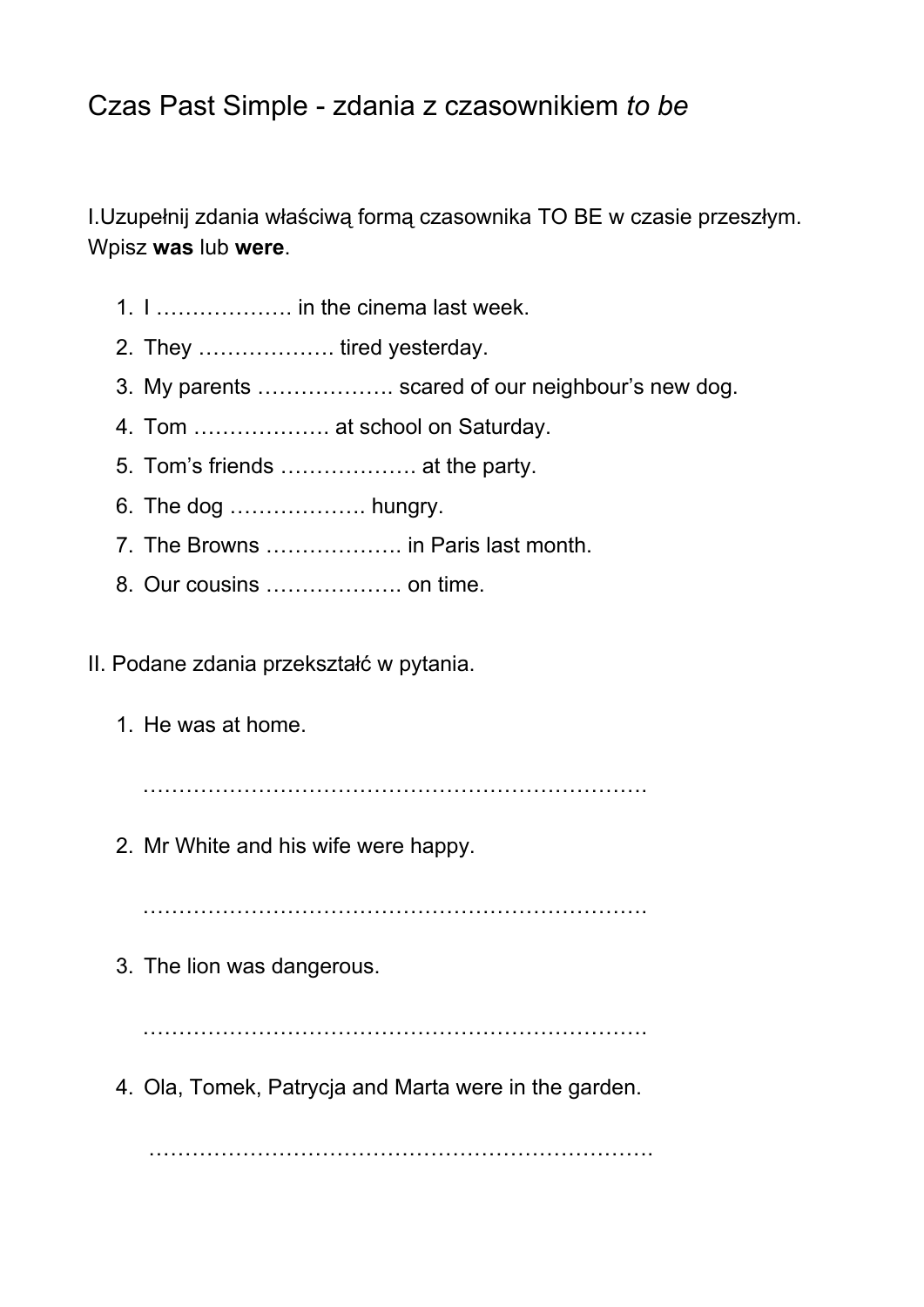III. Wykorzystaj podane słowa do ułożenia zdań przeczących z czasownikiem to be w formie przeszłej.

Przykład: *Oscar / ill* **Oscar wasn't ill.** 1. Susan and Bob / in the cinema ……………………………………………………………. 2. My father / happy ……………………………………………………………. 3. The Browns / at the doctor ……………………………………………………………. 4. Tom's computer / new ……………………………………………………………. 5. I / busy

…………………………………………………………….

IV. Udziel krótkich odpowiedzi twierdzących i przeczących na poniższe pytania:

1. Were they in Rome two years ago?

……………………………… ………………………………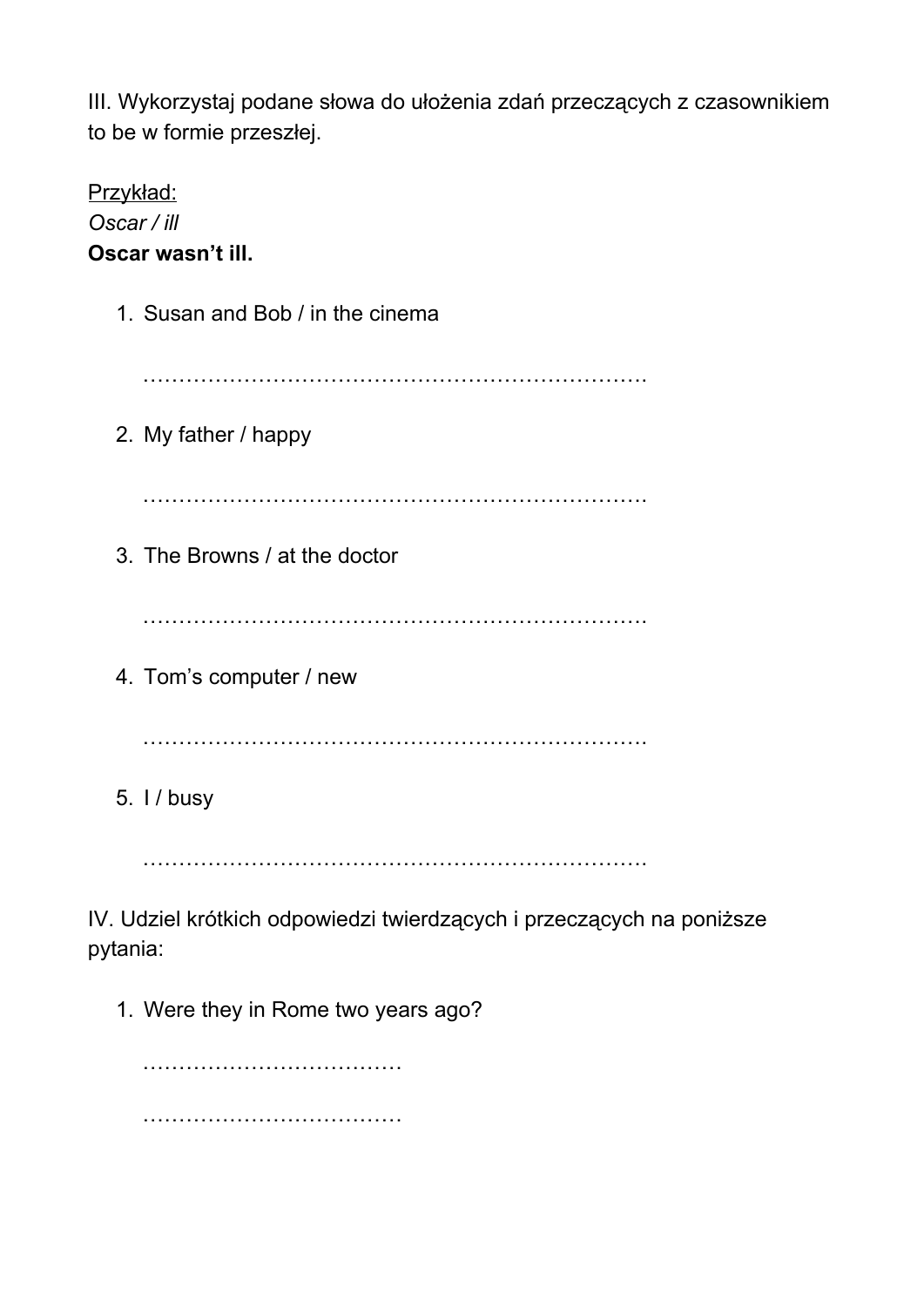2. Was Tom at school yesterday? ……………………………… ……………………………... 3. Were your cousins at the zoo? ……………………………… ……………………………………… 4. Was the dog hungry? ………………………………………… ………………………………

Więcej zadań znajdziesz na stronie: **angielek.pl**